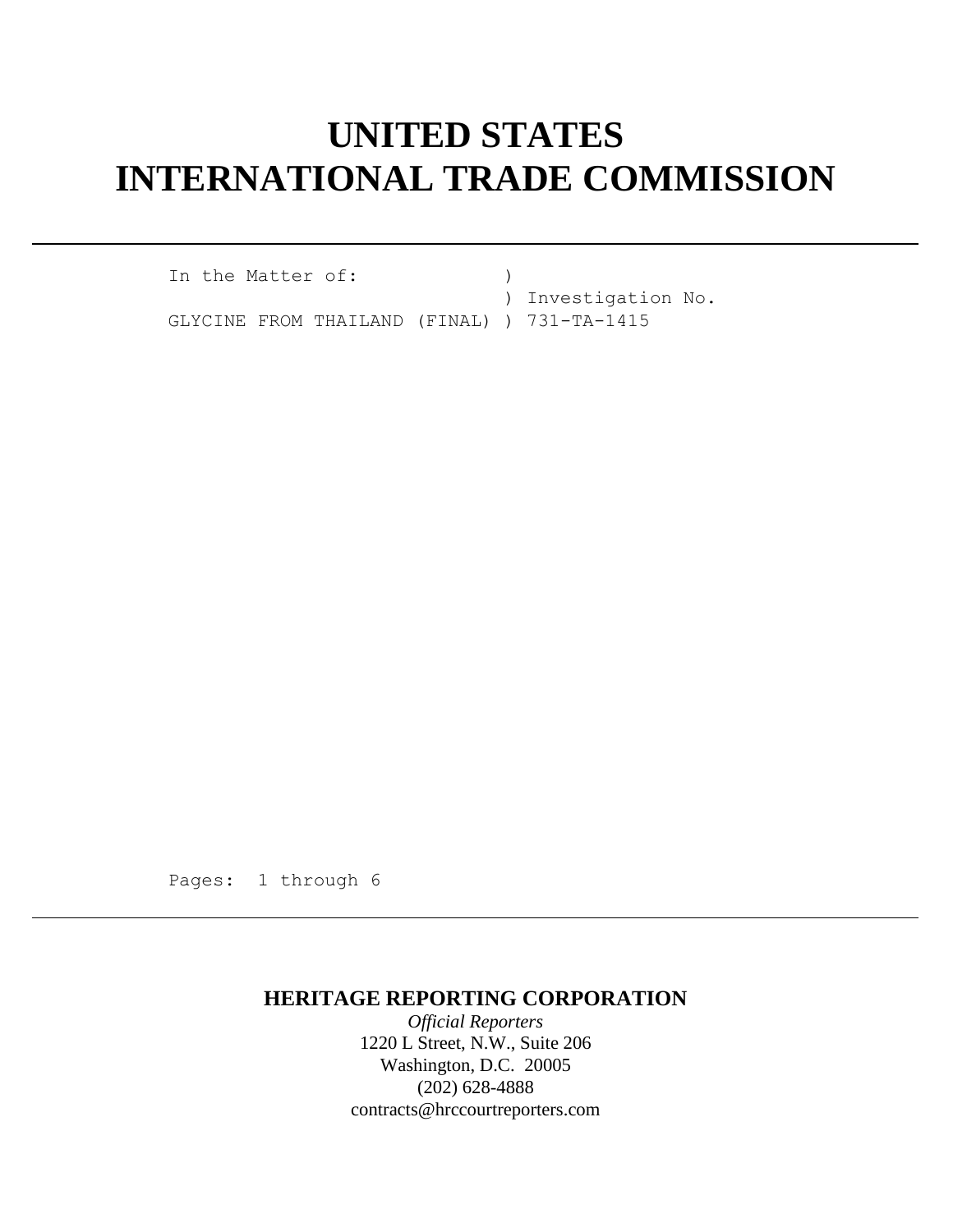# **UNITED STATES INTERNATIONAL TRADE COMMISSION**

Place: Washington, D.C.

Date: September 18, 2019

### **HERITAGE REPORTING CORPORATION**

*Official Reporters* 1220 L Street, N.W., Suite 206 Washington, D.C. 20005 (202) 628-4888 contracts@hrccourtreporters.com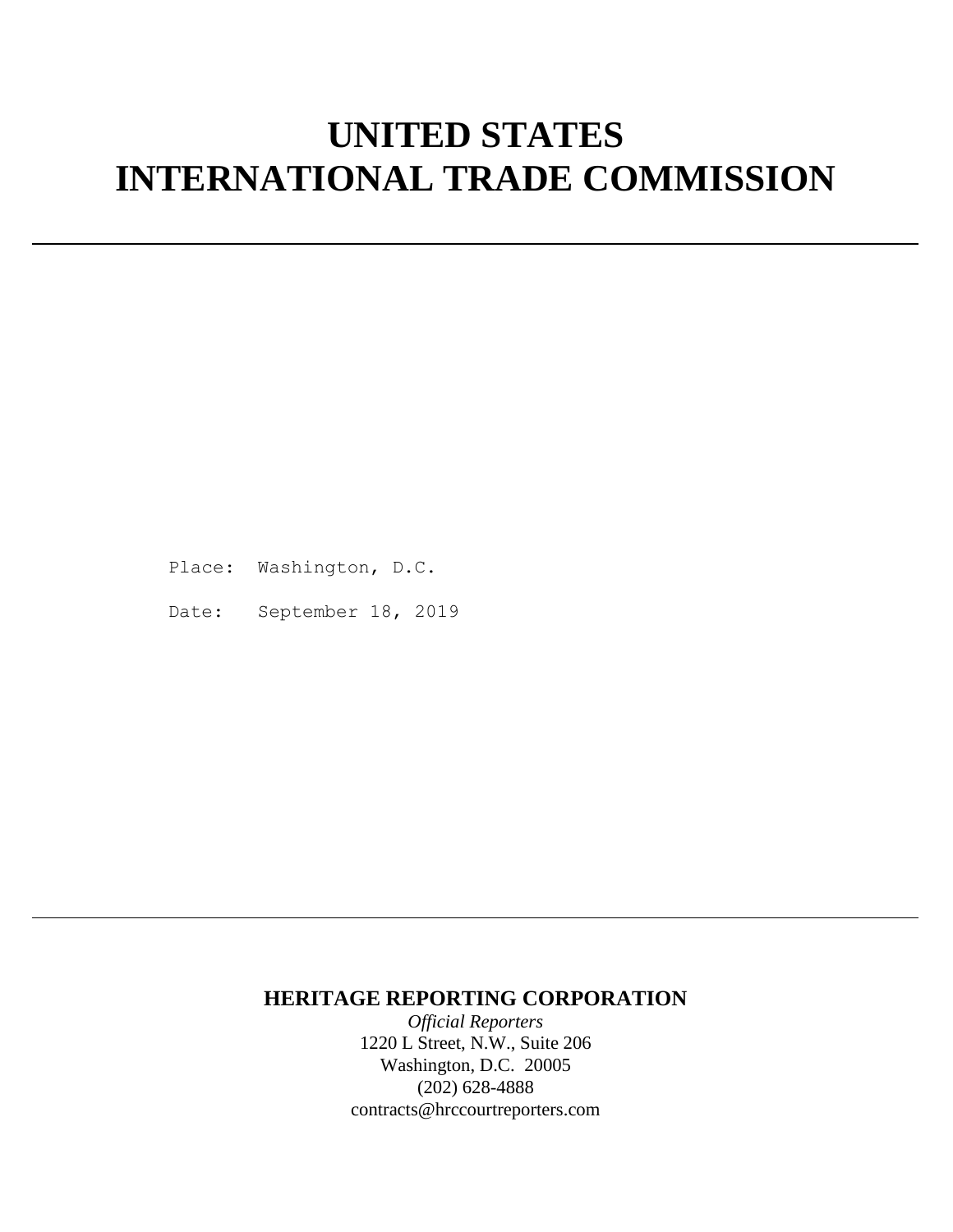#### THE UNITED STATES INTERNATIONAL TRADE COMMISSION

In the Matter of: (1) ) Investigation No. GLYCINE FROM THAILAND (FINAL) ) 731-TA-1415

> Room 101 500 E Street, S.W. Washington, D.C.

> Wednesday, September 18, 2019

The meeting commenced, pursuant to notice, at 10:30 a.m., before the United States International Trade Commission, Commissioner DAVID S. JOHANSON presiding.

APPEARANCES:

On behalf of the Commission:

DAVID S. JOHANSON, Chairman (Presiding) RHONDA K. SCHMIDTLEIN, Commissioner JASON E. KEARNS, Commissioner RANDOLPH J. STAYIN, Commissioner AMY A. KARPEL, Commissioner

### Staff:

TYRELL BURCH, Management Analyst SHARON BELLAMY, Records Management Specialist CELIA FELDPAUSCH, Investigator JEFFREY CLARK, International Trade Analyst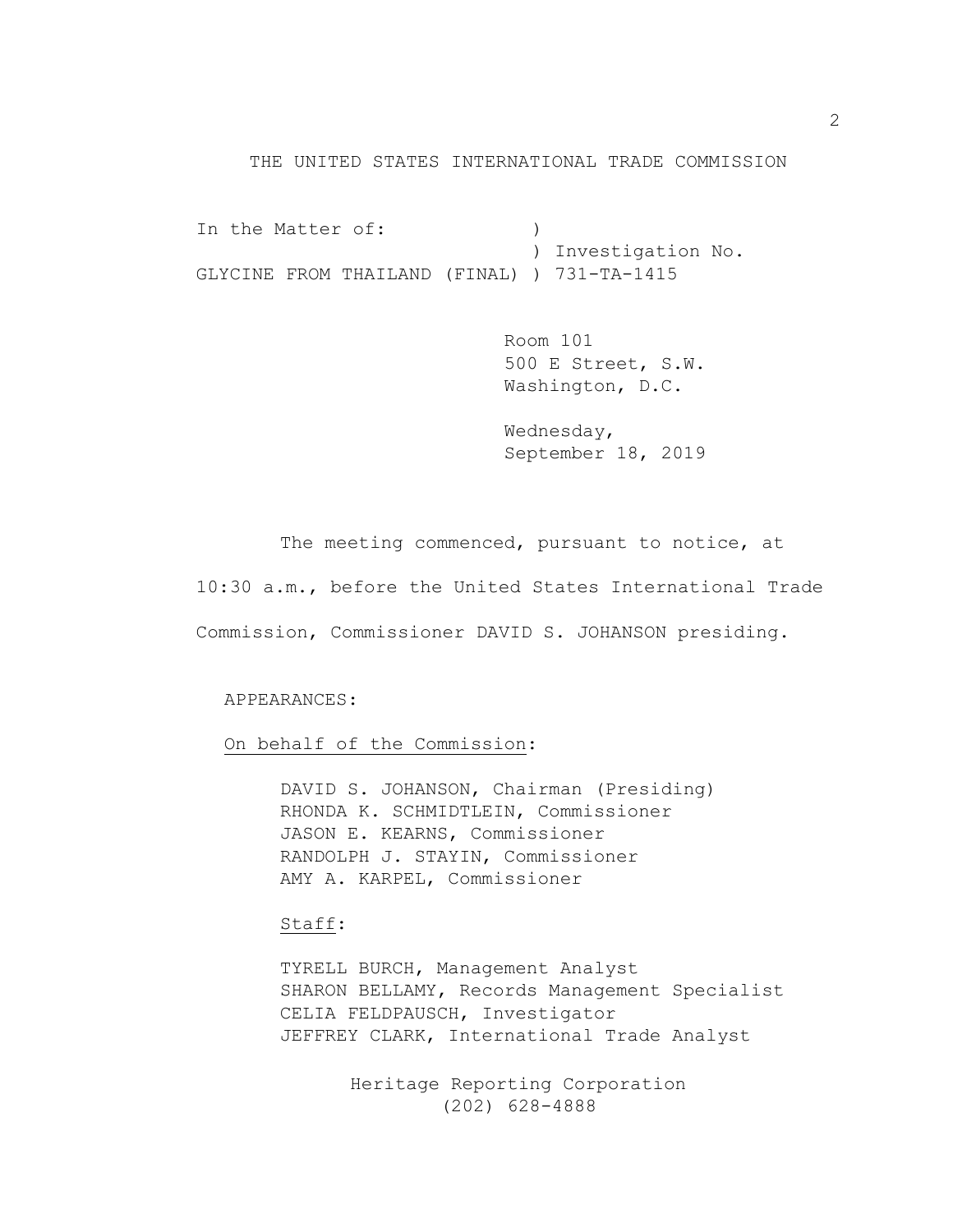NABIL ABBYAD, International Economist JENNIFER BRINCKHAUS, Accountant/Auditor SHOVA KC, Statistician WILLIAM KENT, Attorney/Advisor DOUGLAS CORKRAN, Supervisory Investigator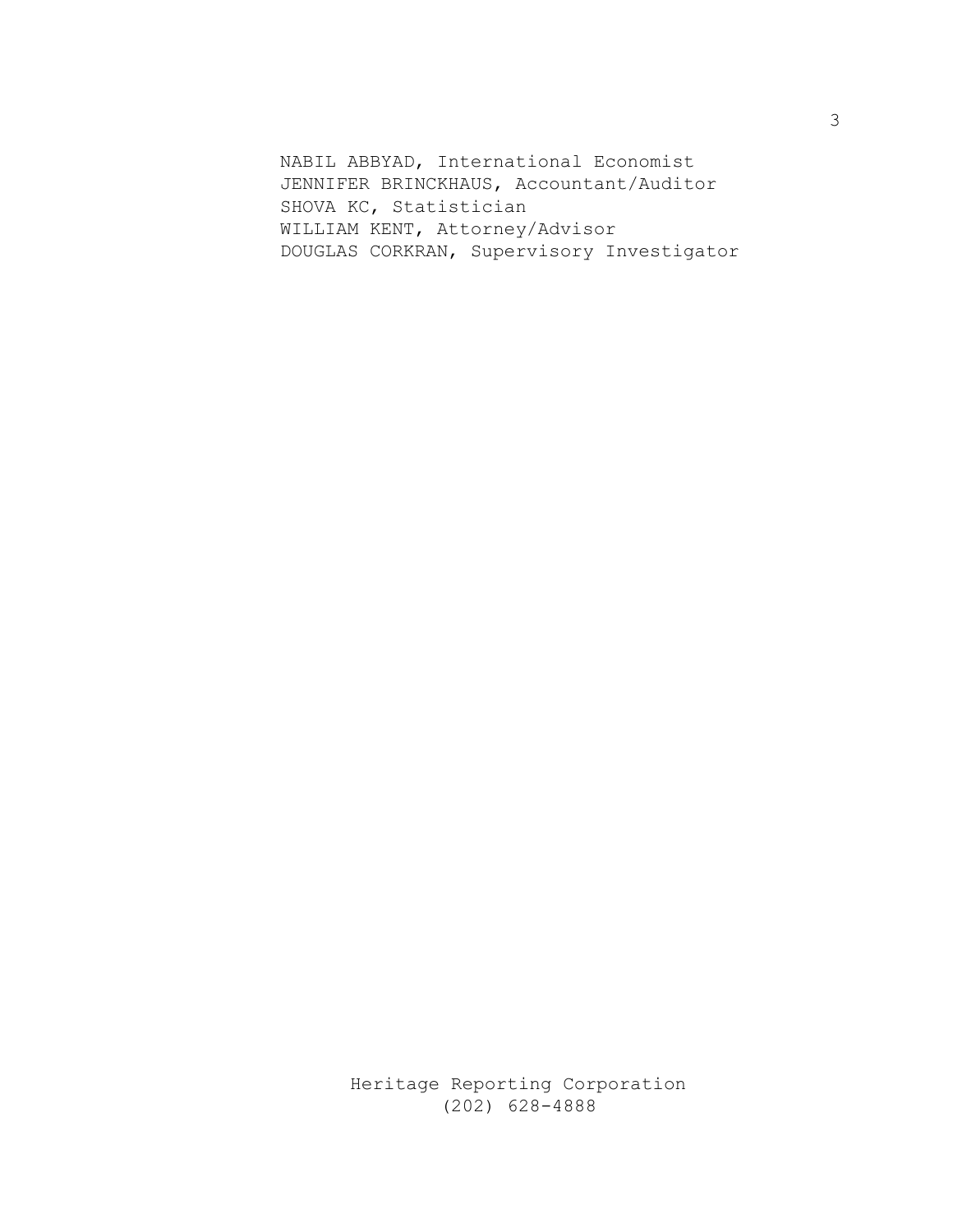## $\underline{\texttt{I}} \underline{\texttt{N}} \underline{\texttt{D}} \underline{\texttt{E}} \underline{\texttt{X}}$

| Agenda for future meetings: none                                |   |
|-----------------------------------------------------------------|---|
| Minutes: none                                                   | 3 |
| Ratification List: none                                         |   |
| Outstanding action jackets: none                                |   |
| Vote on Inv. No. 731-TA-1415 (Final)<br>(Glycine from Thailand) |   |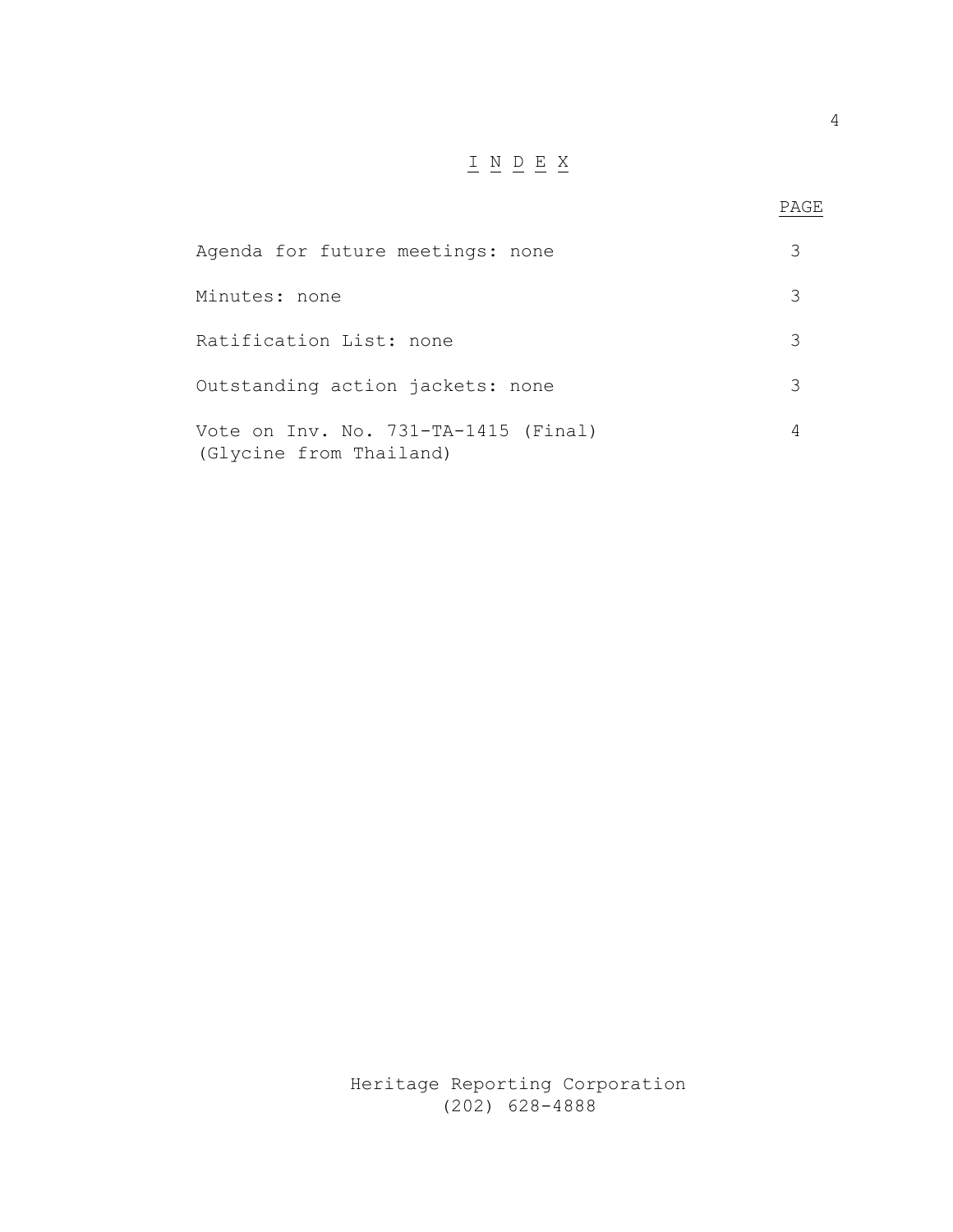| 1            | $\underline{P} \underline{R} \underline{O} \underline{C} \underline{E} \underline{E} \underline{D} \underline{I} \underline{N} \underline{G} \underline{S}$ |
|--------------|-------------------------------------------------------------------------------------------------------------------------------------------------------------|
| $\mathbf{2}$ | (10:30 a.m.)                                                                                                                                                |
| 3            | MR. BURCH: Will the room please come to                                                                                                                     |
| 4            | order?                                                                                                                                                      |
| 5            | CHAIRMAN JOHANSON: Good morning. This                                                                                                                       |
| 6            | meeting of the U.S. International Trade Commission                                                                                                          |
| 7            | will now come to order.                                                                                                                                     |
| 8            | I understand that there are no agendas for                                                                                                                  |
| 9            | future meetings, minutes; ratification list; or                                                                                                             |
| 10           | outstanding action jackets to consider.                                                                                                                     |
| 11           | Next, we turn to the vote on the final phase                                                                                                                |
| 12           | of Investigation No. 731-TA-1415 concerning imports of                                                                                                      |
| 13           | Glycine from Thailand.                                                                                                                                      |
| 14           | I welcome to Mr. Corkran and the staff who                                                                                                                  |
| 15           | participated in this investigation.                                                                                                                         |
| 16           | Are there any questions for the staff?                                                                                                                      |
| 17           | (No response.)                                                                                                                                              |
| 18           | CHAIRMAN JOHANSON: Are they any additions                                                                                                                   |
| 19           | or corrections to the staff report?                                                                                                                         |
| 20           | MR. CORKRAN: Douglas Corkran, Office of                                                                                                                     |
| 21           | Investigations. Thank you, Chairman Johanson.<br>Staff                                                                                                      |
|              |                                                                                                                                                             |

Heritage Reporting Corporation (202) 628-4888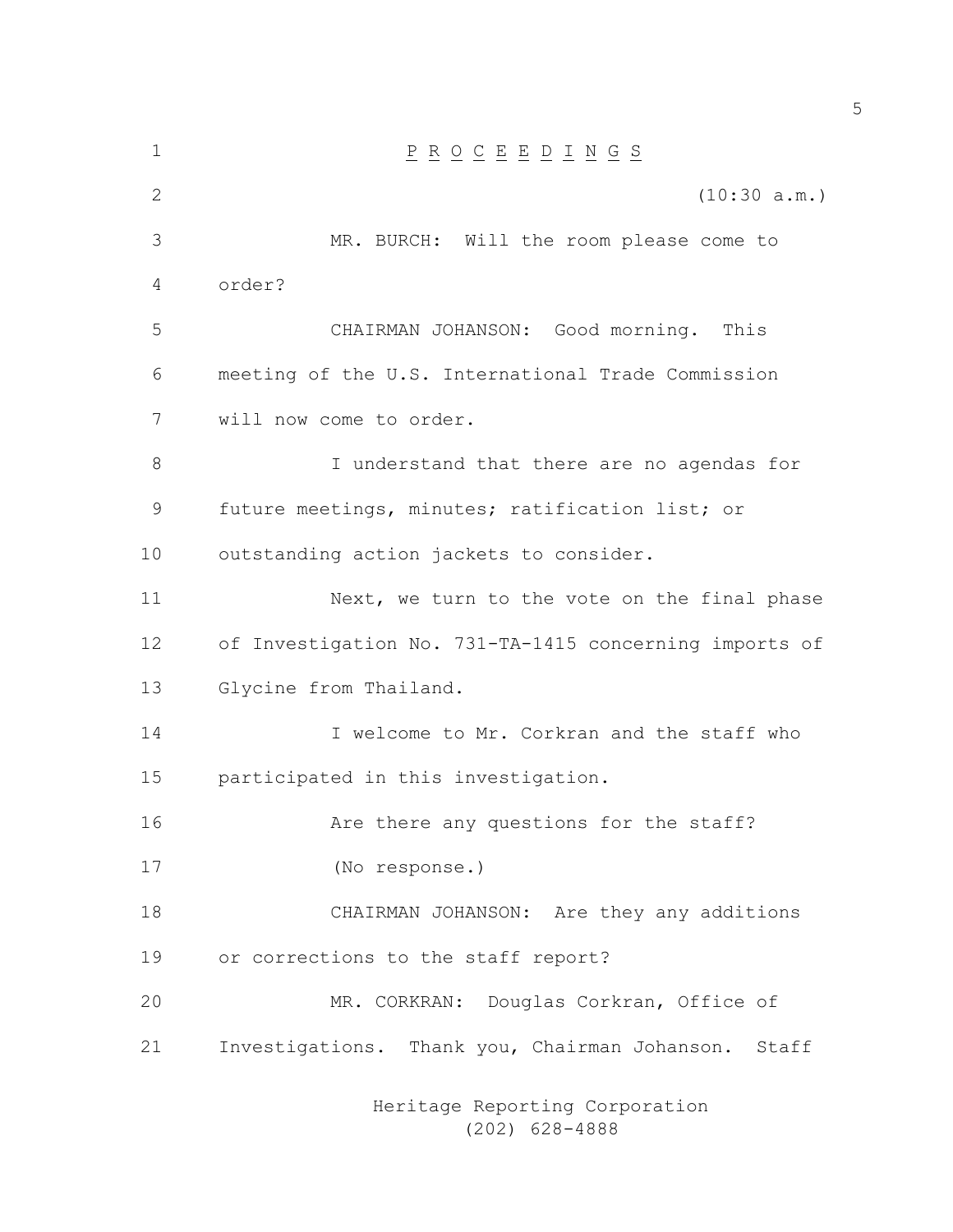1 has no additions or corrections to the staff report; however it is my pleasure to introduce Mr. William Kent who is completing his first investigation with the Commission. CHAIRMAN JOHANSON: Welcome, Mr. Kent, to the Commission. Is there any objection to approval of the staff report? (No response.) CHAIRMAN JOHANSON: Hearing none, it is approved. Mister Secretary, will you please call the roll? MR. BURCH: Commissioner Kearns? COMMISSIONER KEARNS: I vote in the affirmative. MR. BURCH: Commissioner Stayin, not participating. Commissioner Schmidtlein? COMMISSIONER SCHMIDTLEIN: I vote in the affirmative.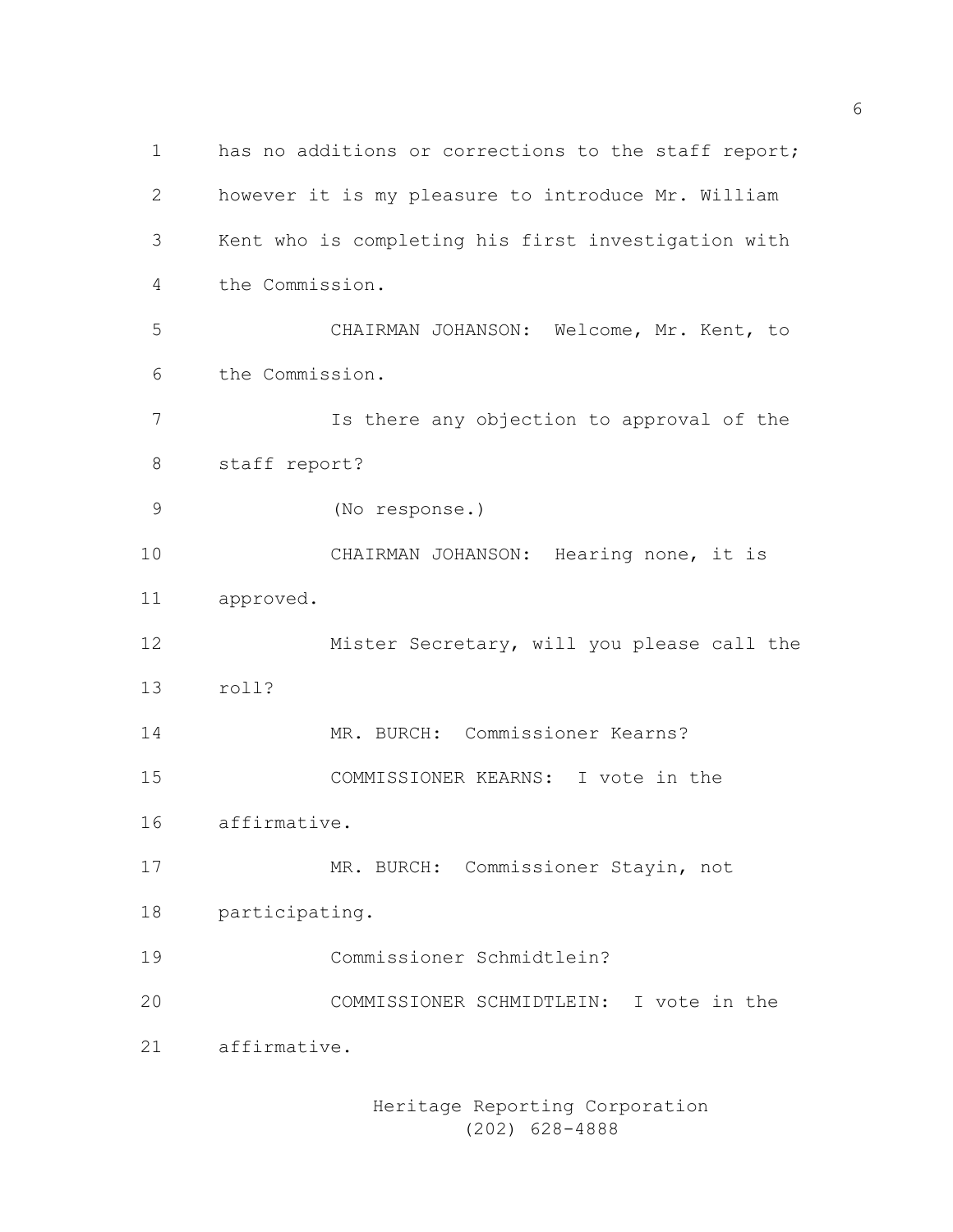MR. BURCH: Commissioner Karpel, not participating. Commissioner Johanson? COMMISSIONER JOHANSON: I vote in the affirmative. MR. BURCH: Mr. Chairman, the Commission has reached an affirmative determination in this investigation. CHAIRMAN JOHANSON: Thank you Mister Secretary. Further information concerning this determination will be in the press release. Views of the Commission are currently scheduled to be completed and filed on October 8, 2019. Thank you to all staff that participated in this investigation. (Whereupon, at 10:31 a.m. the meeting in the above-entitled matter was concluded.) // // // //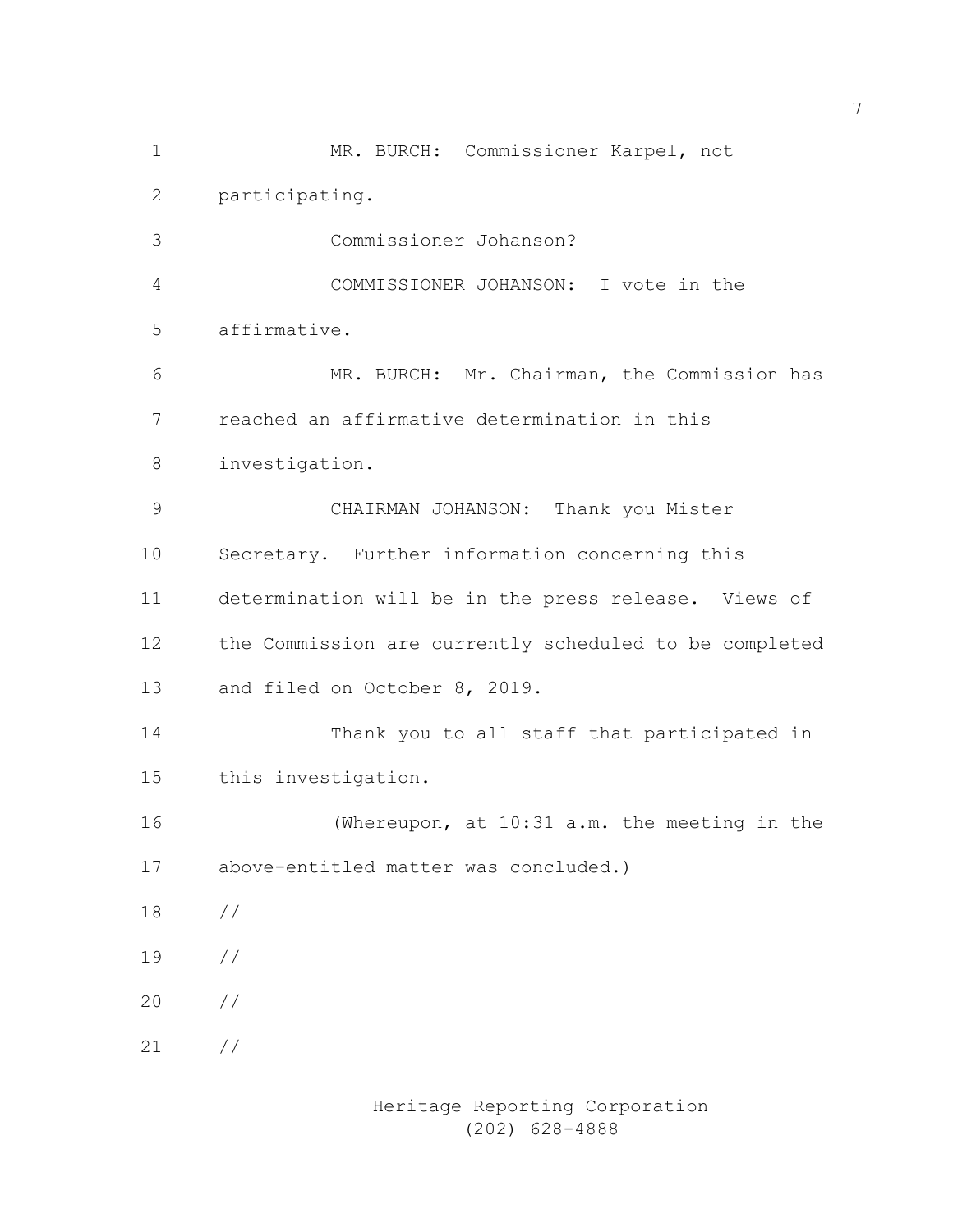| 1            | $\frac{1}{2}$ |
|--------------|---------------|
| $\mathbf{2}$ | $\frac{1}{2}$ |
| 3            | $\frac{1}{2}$ |
| 4            | $\frac{1}{2}$ |
| 5            | $\frac{1}{2}$ |
| 6            | $\frac{1}{2}$ |
| 7            | $\frac{1}{2}$ |
| 8            | $\frac{1}{2}$ |
| 9            | $\frac{1}{2}$ |
| 10           | $\frac{1}{2}$ |
| 11           | $\frac{1}{2}$ |
| 12           | $\frac{1}{2}$ |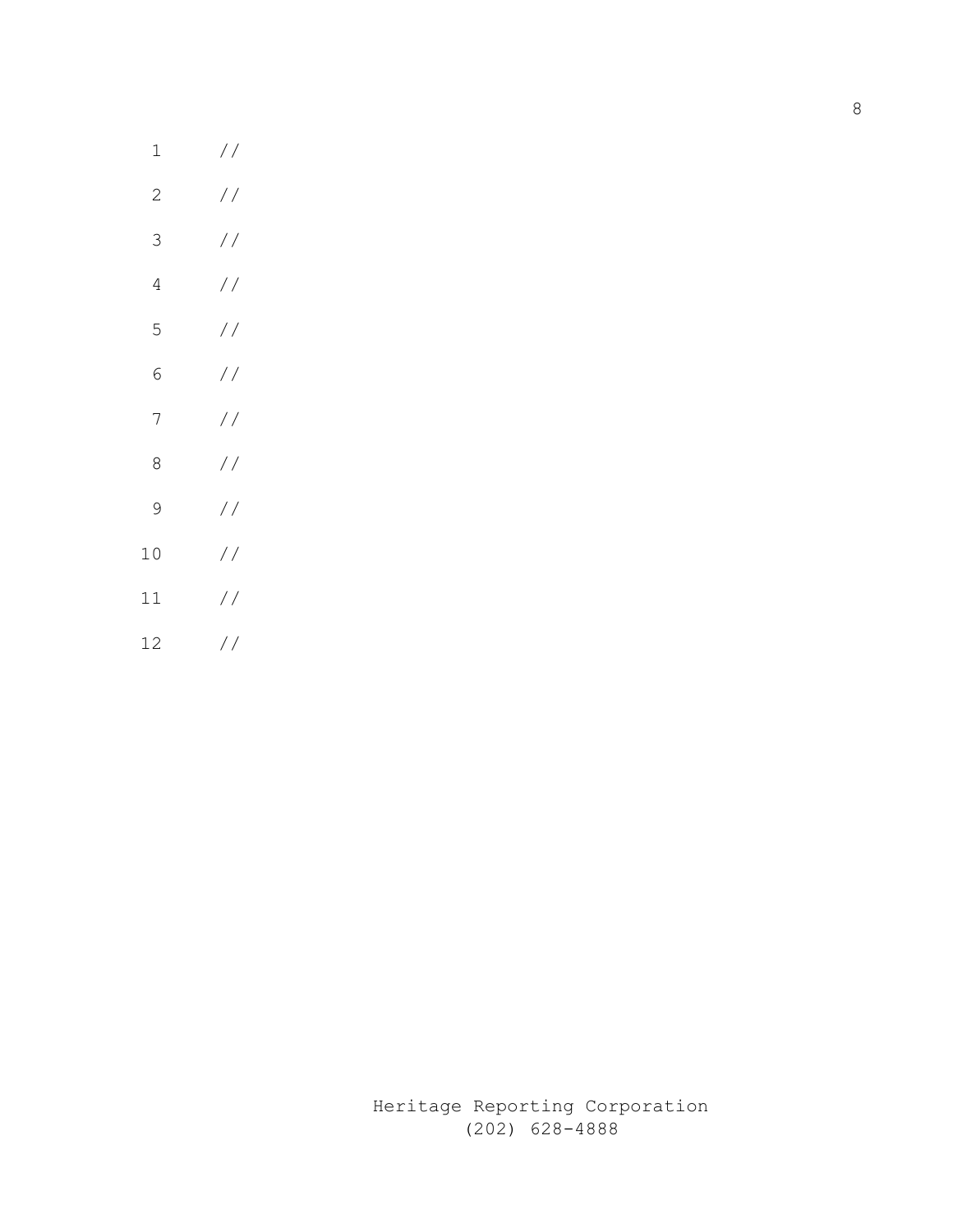#### **CERTIFICATION OF TRANSCRIPTION**

**TITLE**: Glycine from Thailand (Final)

**INVESTIGATION NO.**: 731-TA-1415

**HEARING DATE**: September 18, 2019

**LOCATION**: Washington, D.C.

**NATURE OF HEARING**: Commission Meeting - Vote

I hereby certify that the foregoing/attached transcript is a true, correct and complete record of the above-referenced proceeding(s) of the U.S. International Trade Commission.

DATE: 9/18/19

SIGNED:

Signature of the Contractor or the Authorized Contractor's Representative 1220 L Street, N.W. - Suite 206 Washington, D.C. 20005

I hereby certify that I am not the Court Reporter and that I have proofread the above-referenced transcript of the proceeding(s) of the U.S. International Trade Commission, against the aforementioned Court Reporter's notes and recordings, for accuracy in transcription in the spelling, hyphenation, punctuation and speakeridentification, and did not make any changes of a substantive nature. The foregoing/attached transcript is a true, correct and complete transcription of the proceeding(s).

SIGNED:

Signature of Proofreader

I hereby certify that I reported the abovereferenced proceeding(s) of the U.S. International Trade Commission and caused to be